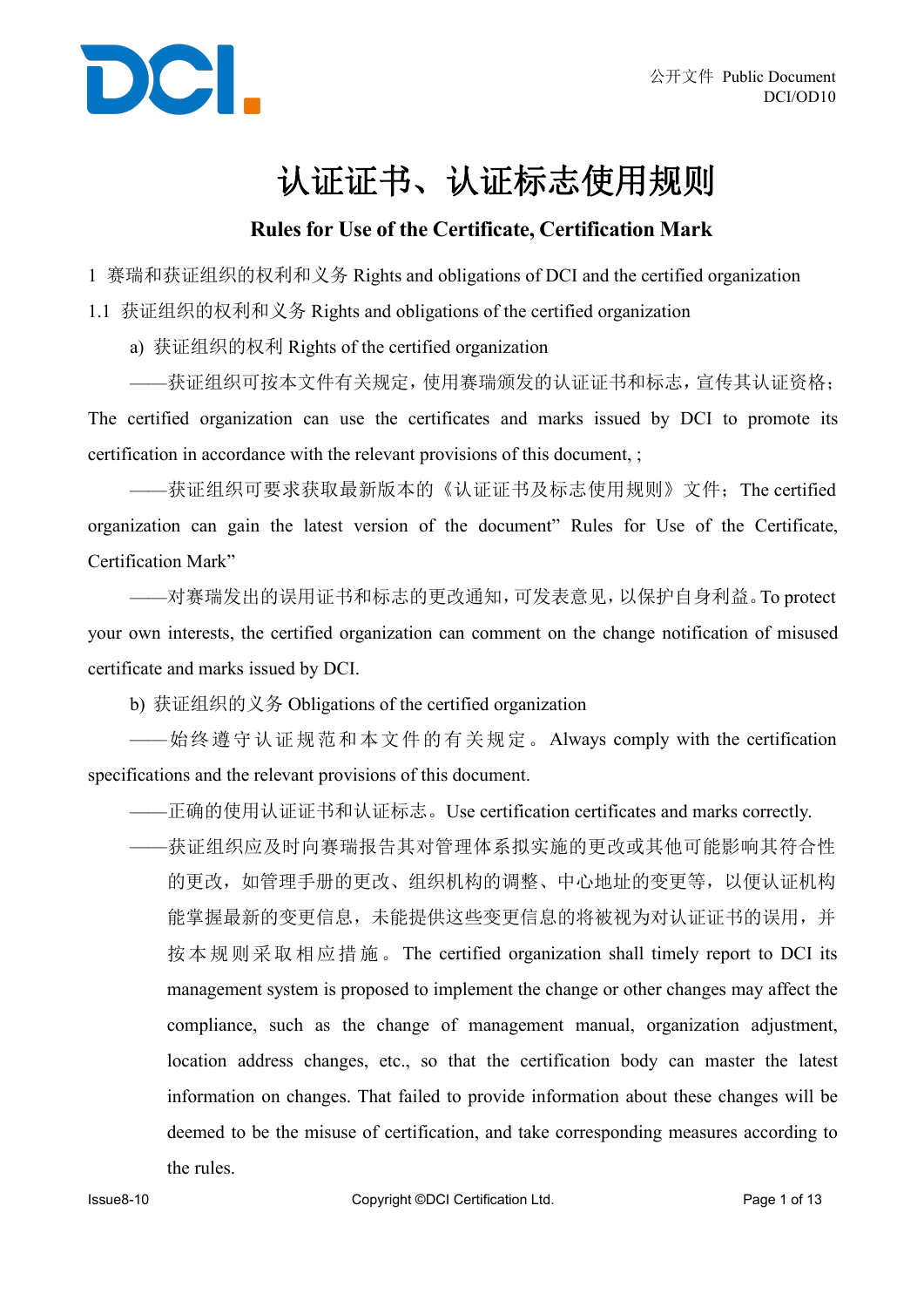——获证组织应及时向赛瑞 报告重大的顾客投诉、重大的产品质量事故、安全事故和/ 或环境污染事故。获证组织应建立处理顾客和相关方投诉的程序并保留其处理记 录。The certified organization shall promptly report to DCI major customer complaints, major product quality accidents, safety accidents and/or environmental pollution accidents. The certified organisation shall establish procedures for handling complaints from customers and interested parties and maintain records of its handling.

——及时缴纳认证有关费用。Timely pay the certification fees.

1.2 赛瑞的权利和义务 Rights and obligations of DCI

a) 赛瑞的权利 Rights ofDCI

——对认证证书和认证标志拥有所有权;Ownership of the certification certificate and the certification mark;

——制定管理体系认证证书和认证标志的使用规则;To formulate rules for the use of management system certification certificates and certification marks;

- ——通过定期的监督审核和必要的不定期抽查(如:获证组织出现重大的顾客投诉、重 大的产品质量事故、安全事故和/或环境污染事故),持续验证组织对法律法规的符 合 性 ; To continuously verify the compliance of the organization with laws and regulations through regular supervision and examination and necessary random inspection (such as major customer complaints, major product quality accidents, safety accidents and/or environmental pollution accidents);
- ——对误用或错用认证证书和认证标志有权采取必要的措施予以纠正,直至撤销认证和 采取其他法律手段。Have the right to take necessary measures to correct the misuse or misuse of the certification certificate and the certification mark until the certification is revoked and other legal means are taken.
- b) 赛瑞的义务 Obligations of DCI
- ——对所颁发的认证证书在认证范围内的管理体系对特定标准或其他引用文件的符合 性负责; To be responsible for the conformity of the certification certificate issued by the management system within the scope of certification to specific standards or other reference documents;

——按规定公开发布获证组织名录,包括获证客户名称、相关的规范性文件、认证范围、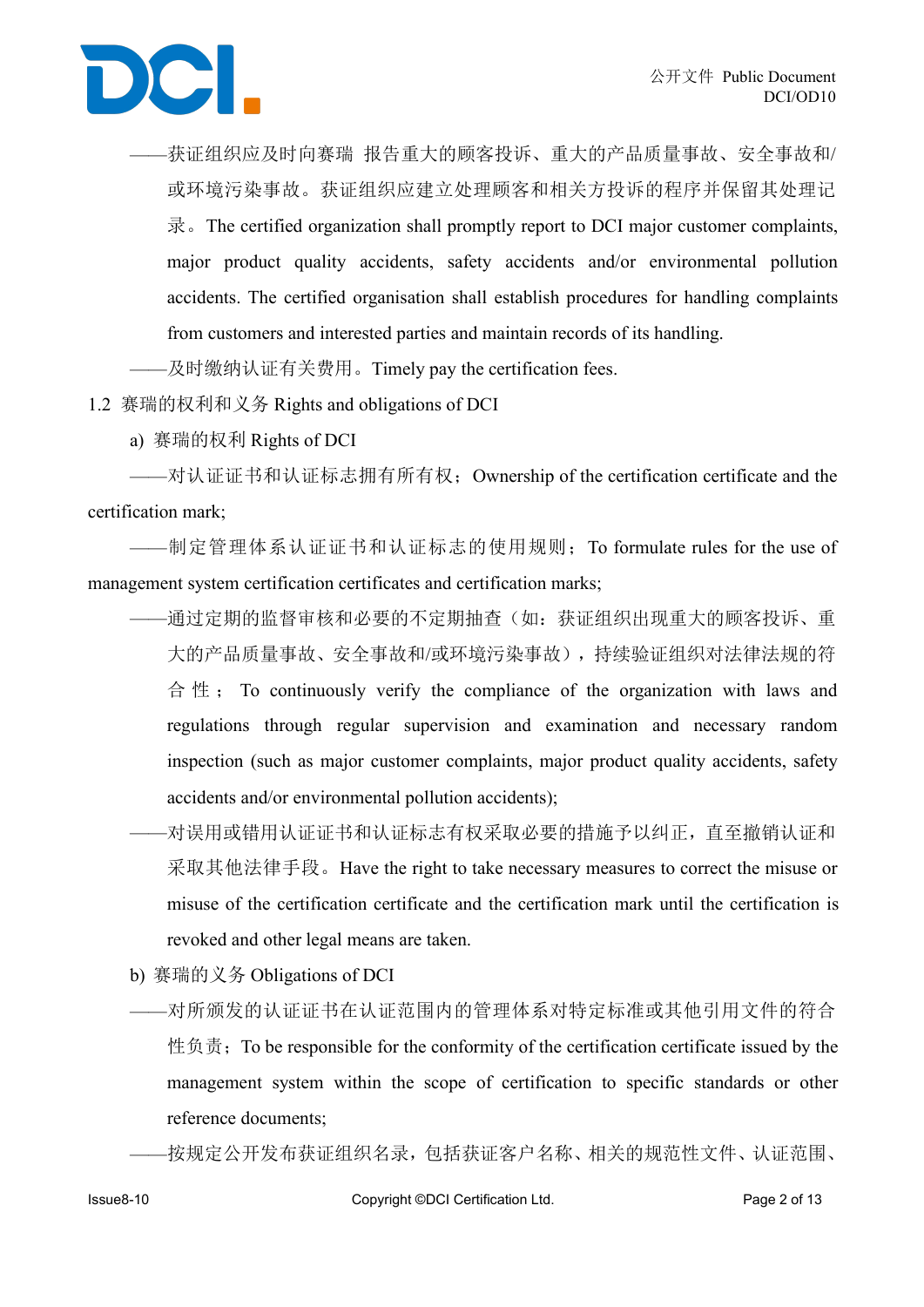

地理位置或多场所认证的范围内的总部和任何场所的地理位置、证书状态、获证日 期、证书编号等;To publish the list of certified organizations in accordance with the provisions, including the name of the certified organizations, relevant normative documents, certification scope, geographical location, or the headquarters and any location within the scope of multi-site certification, the geographical location, certificate status, date of certification, certificate number, etc;

- ——告知获证组织认证证书和认证标志可使用的范围、地点,声明认证证书只能用来证 明获证组织在认证范围内的管理体系符合了特定的标准或其他引用文件;Inform the certified organization the use scope and place of the certification certificate and certification mark, declare that the certification certificate can only be used to prove that the management system of the certification organization within the scope of certification conforms to specific standards or other reference documents;
	- ——通过对获证组织的监督和复评来验证认证范围内的管理体系对特定标准或其他引 用文件的符合性,从而确认认证证书的持续有效性;Through the supervision and recertification of the certified organization to verify the conformity of the management system within the scope of certification to specific standards or other reference documents, so as to confirm the continuous validity of certification certificates;
- -当认证要求发生变更时,及时向获证组织发出正式的通知,并充分考虑各利益方意 见,商定具体行动,从而确认认证证书的持续有效性。In case of any change in the certification requirements, DCI shall timely issue formal notice to the certified organization and fully consider the opinions of all stakeholders to agree on specific actions so as to confirm the continuous validity of the certification certificate.
- 2 认证证书及标志的使用 Use of the certification certificate and the marks

2.1 认证证书及认证、认可、互认标志的使用范围:The use scope of certification certificates and certification, accreditation and IAF MLA marks

a) 在信封、信笺、牌匾、广告和有关宣传材料上影印认证证书和认证、认可、互认标志; Photocopy certificates and certification, accreditation and IAF MLA marks on envelopes, stationery, plaques, advertisements and other relevant publicity materials

Issue8-10 Copyright ©DCI Certification Ltd. Page 3 of 13 b) 在对外的各种交往中展示认证证书和认证、认可、互认标志。Display certification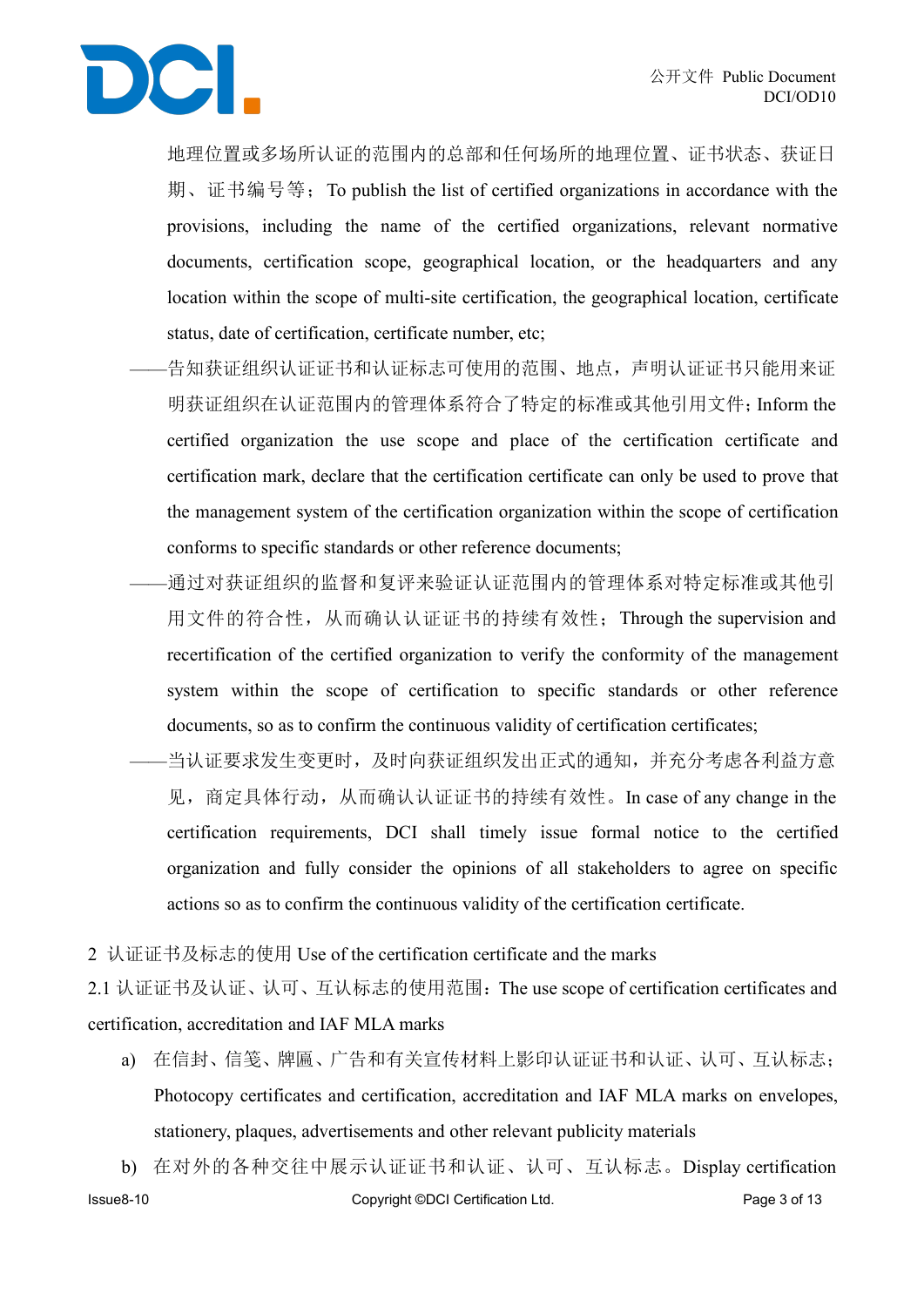

certificates and accreditation and IAF MLA marks in various external exchanges.

2.2 获证方禁止使用认证证书和认证、认可、互认标志的范围:The scopes that the certified party shall not use the certificate and the certification and IAF MLA marks

- a) 认证标志、认可标志、互认标志禁止用在产品上和内包装上、产品标签上,不可使人 误认为对获证组织的特定产品或服务进行了认证;Certification marks, accreditation marks, IAF MLA marks shall not be used directly on the products, package and product label, it cannot make people mistakenly consider that the specific products and service of the supplier/organization are approved;
- b) ISO9001/ISO14001/OHSAS18001/ISO45001: 2018/ISMS/ITSMS 为管理体系认证, 非 产品认证,禁止在公司网站、宣传手册、产品的内包装/外包装等媒介宣传 "本产品 通过 ISO9001/ISO14001/OHSAS18001/ISO45001: 2018/ISMS/ITSMS 认证": ISO9001/ISO14001/OHSAS18001/ISO45001 : 2018/ISMS/ITSMS aremanagement system certification, not product certification, give publicity on the company website, brochures, packaging that "This product has passed theISO9001/ISO14001/OHSAS18001/ISO45001:2018/ISMS/ITSMS certification" is not permitted.
- c) 如获证方认证证书被暂停/撤销,获证方禁止使用一切关于被暂停/撤销认证证书及标 志的宣传及任何引用; If the certification of certified client is suspension/withdrawal, all publicity and reference about the suspension/withdrawal certificate and mark are prohibited.
- d) 禁止用于认可的计量、测试实验室和检验机构发出的报告和证书上;Using marks on the reports and certificates of testing/calibration laboratory and inspection body is prohibited.
- e) 不可不带声明用在产品外包装或产品标签上。只有经赛瑞依据《认证认可条例》及相 关认可规范要求,对获证组织的使用方案备案审核后,才可以有条件地使用在产品的 包装(不会到产品的最终用户手中,如:只是用于运输产品的大包装箱)或广告等上; It is not allowed to be used on the outer packing or product label without notice. Only after DCI has filed and reviewed the use plan of the licensed organization in accordance with the requirements of the certification and accreditation ordinance and relevant accreditation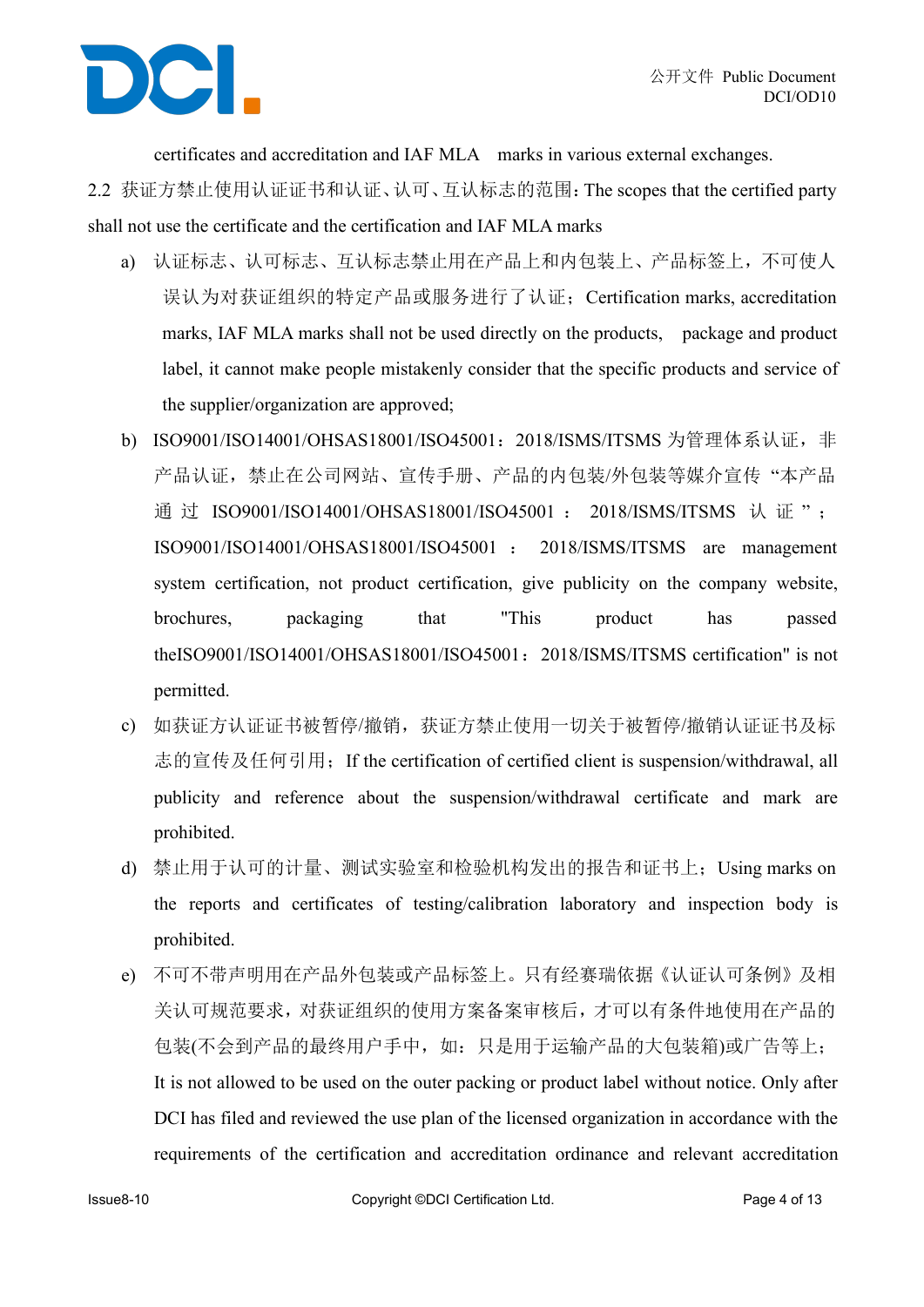

specifications, can it be used conditionally in the packaging of products (not in the hands of the end users of the products, such as: only for the transportation of large boxes of products) or advertising.

- f) 不可转让、借用和出售证书、证标志、认可标志、互认标志;No transferring, lending and selling.
- g) 不得暗示认证适用于认证范围以外的活动。Do not imply that the certification is applicable to the activities beyond certification scope.
- 2.3 赛瑞认证标志、认可标志和互认标志的使用 Use of DCI certification Mark, IAF MLA Mark and accreditation mark
	- a) 赛瑞获得的认可标志、互认标志必须与赛瑞认证标志合并使用,不可单独使用,且认 可标志的尺寸不可大于赛瑞标志尺寸;The accreditation marks ofDCI shall be used in conjunction with DCI certification mark and they cannot be used individually. In addition, the size of DCI mark shall not be bigger than the size of accreditation mark.
	- b) 认证标志和认可标志必须与组织的名称、地址同时使用;Certification mark and accreditation mark shall be used concurrent with the organization's name and address;
	- c) 认证标志和认可标志必须印在清晰的背景下,包括所有的边界线使用鲜明的色彩印 刷 ; Certification mark and accreditation mark shall be printed on the clear settings including all "border lines" in the predominant color of the letterhead or printing.<br>d) 互认标志、赛瑞获得的认可标志和赛瑞认证标志只允许使用与赛瑞 所提供色调一致
	- 的彩色认可、认证标志或黑白互认、认可、认证标志(根据认证组织需要赛瑞 提供 其标志的电子版)。使用该标志时,可根据赛瑞提供的图样按比例放大或缩小,任何 尺寸的标志都必须清晰可辨,但不得将其变形使用;The acquired accreditation mark of DCI and its certification mark are only allowed to be used the consistent color which DCI provided, or black and white mark DCI will provide the electronic edition of mark according to the supplier/organization's requirement). The mark can be amplified or shorten as the sample provided by DCI for appliance, and the mark in any size shall be distinguished clearly but cannot be used with deformation.

2.4 赛瑞作为独立机构申请获得 UKAS 认可资格后, 需与 UKAS 签署完整的许可协议, 且 UKAS 在协议上签名并注明日期回传给机构后, 机构方可使用 IAF MLA 标志, 且 IAF MLA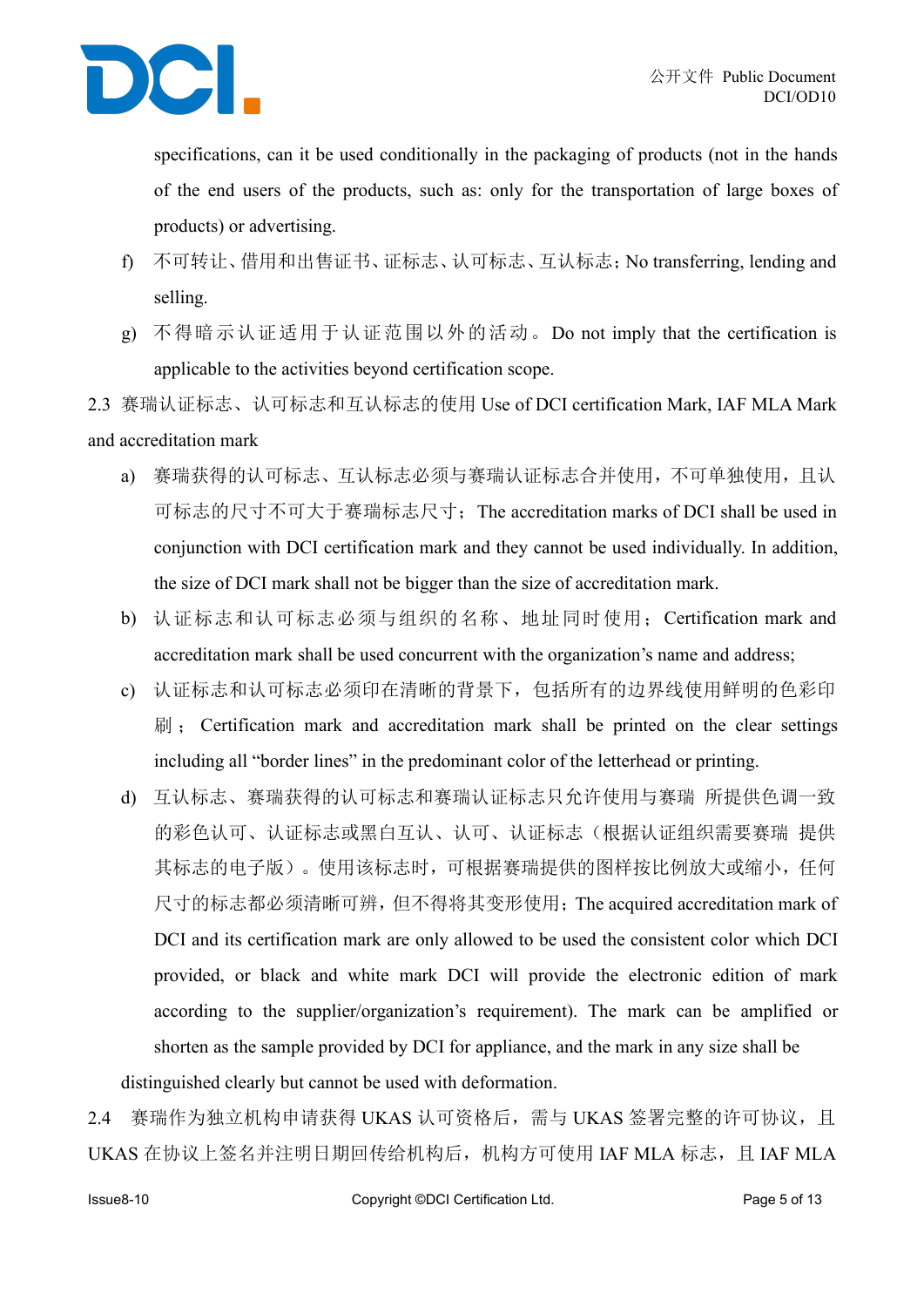# DCI.

标志必须与赛瑞获得的 UKAS 认可标志、赛瑞认证标志合并使用,不可单独使用。

After applying for UKAS accreditation as an independent institution, DCI must sign a complete License Agreement with UKAS,After the UKAS has signed the agreement and dated it back to the institution, Institutions can use the IAF MLA mark, and IAF MLA Mark must be used in combination with the UKAS accreditation mark and the DCI certification mark, and cannot be used individually.

2.5 赛瑞获得 IAS 认可资格后, 需与 IAS 签署完整的许可协议, 且 IAS 在协议上签名并注明 日期回传给机构后,机构方可使用 IAF MLA 标志,且 IAF MLA 标志必须与赛瑞获得的 IAS 认可标志、赛瑞认证标志合并使用,不可单独使用。机构认可号必须直接显示在 IAS 认可标 志下方。

After applying for IAS accreditation , DCI must sign a complete License Agreement with IAS,After the IAS has signed the agreement and dated it back to the institution, Institutions can use the IAF MLA mark, and IAF MLA Mark must be used in combination with the IAS accreditation mark and the DCI certification mark, and cannot be used individually. The DCI accreditation number must be displayed directly below the IAS accreditation logo.

2.6 对获证组织使用各类认证证书和标志的监督检查 Surveillance on the use of various certificates, marks

- a) 获 证 组 织 应 始 终 按 规 定 使 用 认 证 证 书 和 标 志 , 并 进 行 有 效 的 控 制 ; The supplier/organization shall use the certificate, mark consistently according to the provisions, and control it effectively;
- b) 赛瑞将按双方签订的认证服务协议在监督和再认证审核时,对获证组织使用各类认证 证书和标志的实施情况进行现场检查;Upon the certification service contract, DCI shall carry out the on-site inspection for the use of various certificates, marks and audit report during the surveillance and recertification,
- c) 国家有关行政主管部门可根据《中华人民共和国认证认可条例》、《认证证书和认证 标志管理办法》等文件的规定,按照其职责对认证证书和标志使用情况进行监督检查。 The relevant administrative departments of the state may, in accordance with the provisions of the regulations of the People's Republic of China on certification and accreditation, the measures for the administration of certification certificates and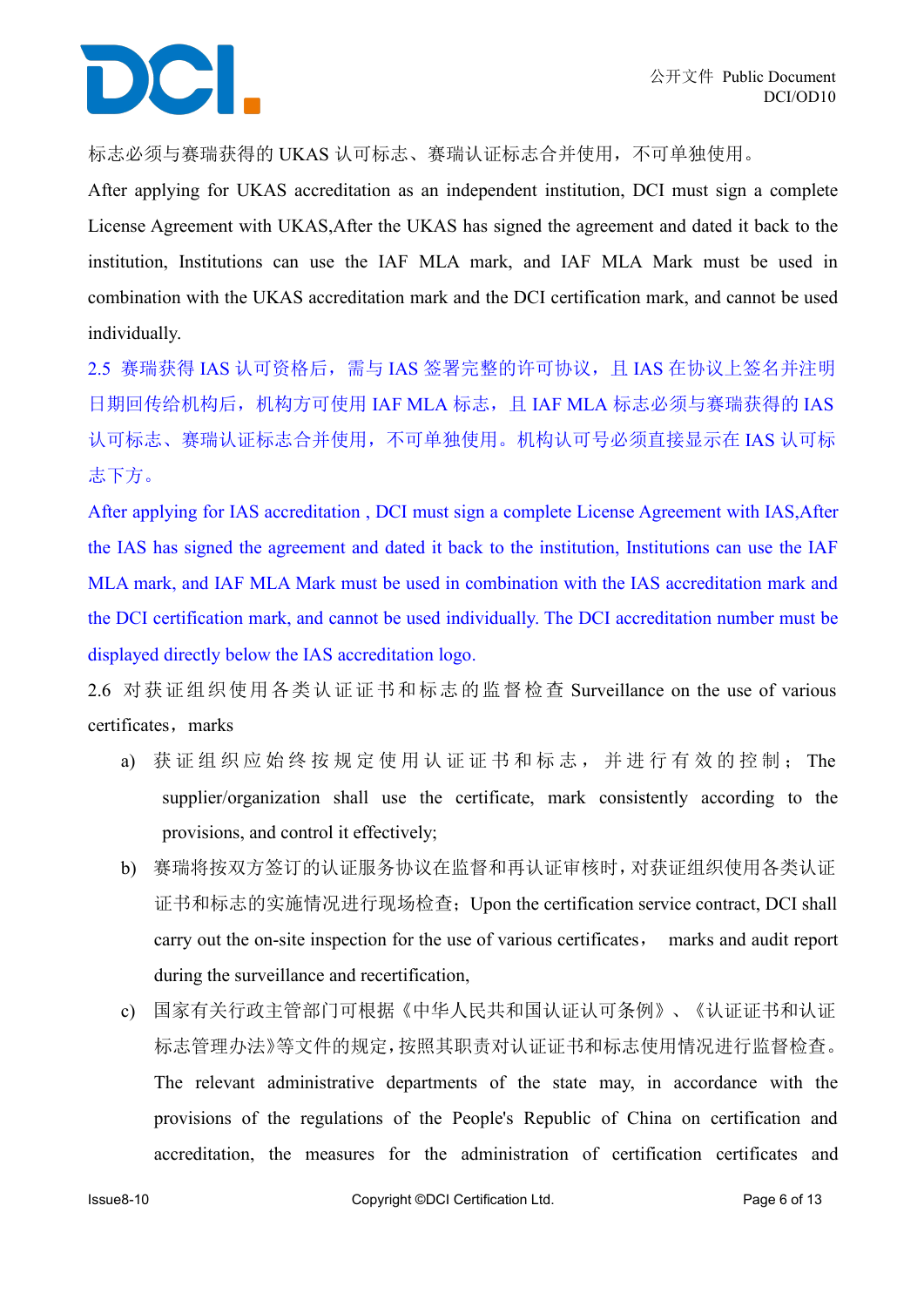

certification marks and other documents, supervise and inspect the use of certification certificates and marks in accordance with their duties.

2.7 对误用各类认证证书和标志的处理 The disposition for misusage of various certificates, certification marks.

- a) 获证组织一经发现误用认证证书和标志/标识,应立即停止继续使用,并采取适当措 施予以纠正和消除可能对客户和消费者产生的误导影响;Once finding misusage, it shall stop using certificate, mark and take suitable actions for correcting and eliminating the misleading influences on clients.
- b) 获证组织对在产品、产品标签和其它宣传材料上误用的,要识别误用的性质和评估误 用可能产生的后果的严重性和影响范围,采取相应的纠正措施。如:从客户、市场、 其他贮藏地回收这些产品或就地采取: For the supplier/organization's misusage on the products, product label and other promotional materials, it shall identify the character of misusage and evaluate the severity of consequences as well as the influencing scope, and take relevant corrective actions, for instance, recycling these products from client, market and other storage site or taking following methods on the spot;

**——更换或撤除认证标志; Replacing and removing mark;** 

——报废销毁产品、产品标签和其它宣传材料; Scraping and destroving the products, product label and other publicizing materials;

——对无法追溯的应通过媒体向社会公告和(或)向赛瑞通报。For the untraceable, it shall provide a public notice to society by media and (or) report to DCI

- c) 赛瑞对获证组织故意误用、转让给其他组织使用,发现后未及时采取纠正措施的或纠 正措施未取得明显效果的,将暂停或撤销认证资格。 DCI shall suspend or withdraw certification when it find that supplier/organization deliberately misuse or transfer the certificate and mark to other organizations for use , and they do not immediately take corrective actions or these actions have not obvious effect;
- d) 赛瑞对下列行为,将根据国家相关法律法规规定,提出诉讼。Upon the relevant statutes, and regulations of nation, DCI shall lodge an appeal against followings:
	- ——伪造认证证书和认证标志;Forging certificate and mark;
	- ——暂停、撤销期间、终止认证服务协议、证书到期后继续使用认证证书和认证标志的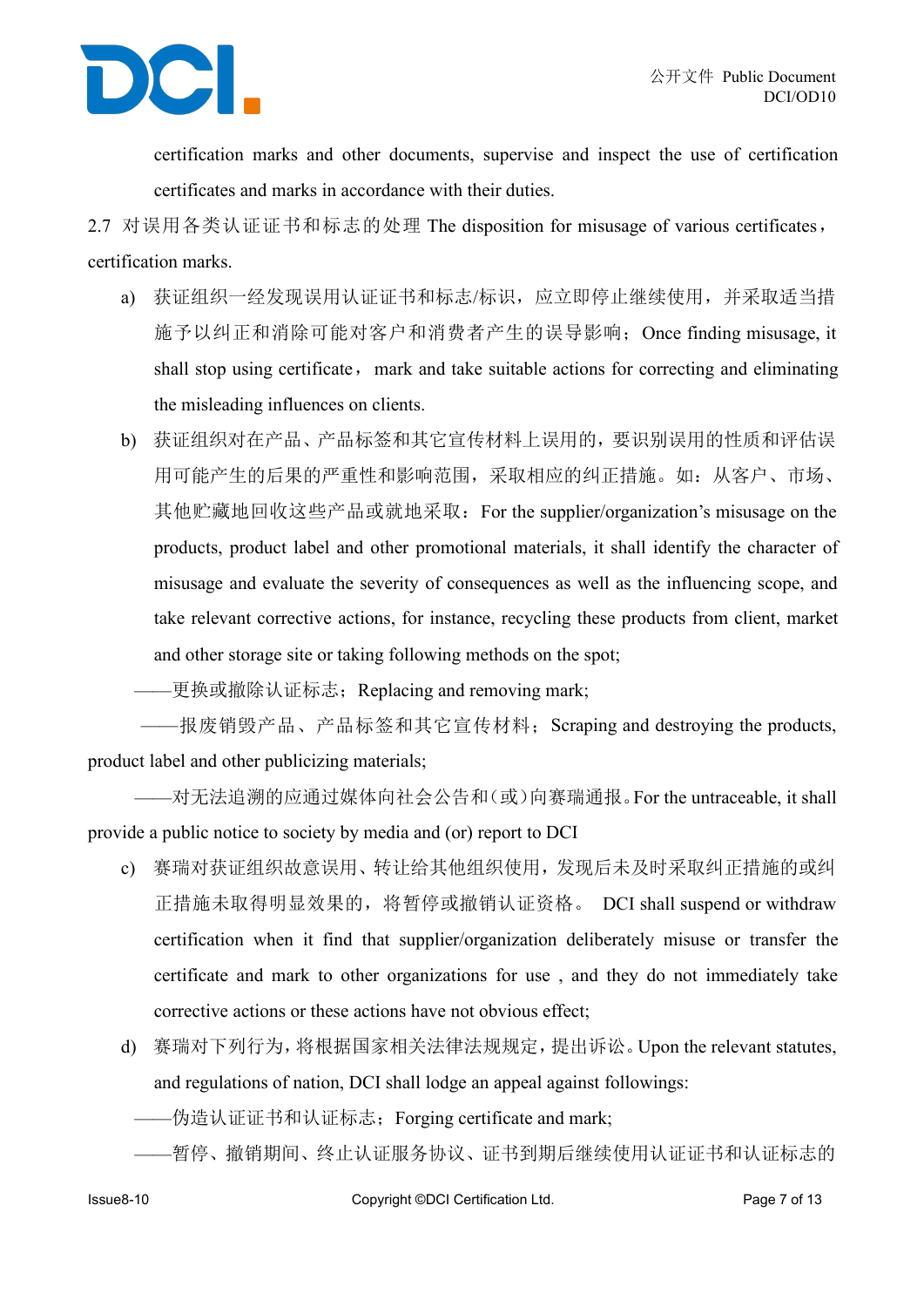

行为。Continually using the certificate and mark during certification suspension and withdraw, terminating certification service agreement and after the certificate expiration.

a) 获证组织在每次的监督审核通过后,赛瑞将发给监审认证证书,作为其继续使用证书 和标志的许可证明。After the supplier/organization's surveillance audit is considered qualified, DCI shall update the certificate as the evidence of continuous use of certificate and mark.

2.8 证书的年度确认、更换和收回 Certificate's annual confirmation, replacement and reclaim

- b) 在证书有效期内发生如下情况,获证组织应向赛瑞提出申请,提供有关证明文件,经 评 定 批 准 后 换 发 或 补 发 证 书 。 Within thevalidity of the certificate, the supplier/organization shall submit an application to DCI and provide relevant documentary evidences if the following situations arise. The certificate shall be renewed or reissued after approval;
	- ——认证标准、标志的改变; Changes of certification criterion and mark;<br>——组织名称/地址的变更; Changes of organization name/ address;
	-
- ——扩大、缩小认证范围; Extending and reducing certification scope;
- ——认证证书丢失或损坏。Certificate's losing and damage.

当获证组织认证资格被暂停、注销或撤销时,赛瑞将收回证书,并予以公布。DCI shall reclaim the certificate when the certification qualification is suspended, cancelled or withdrew.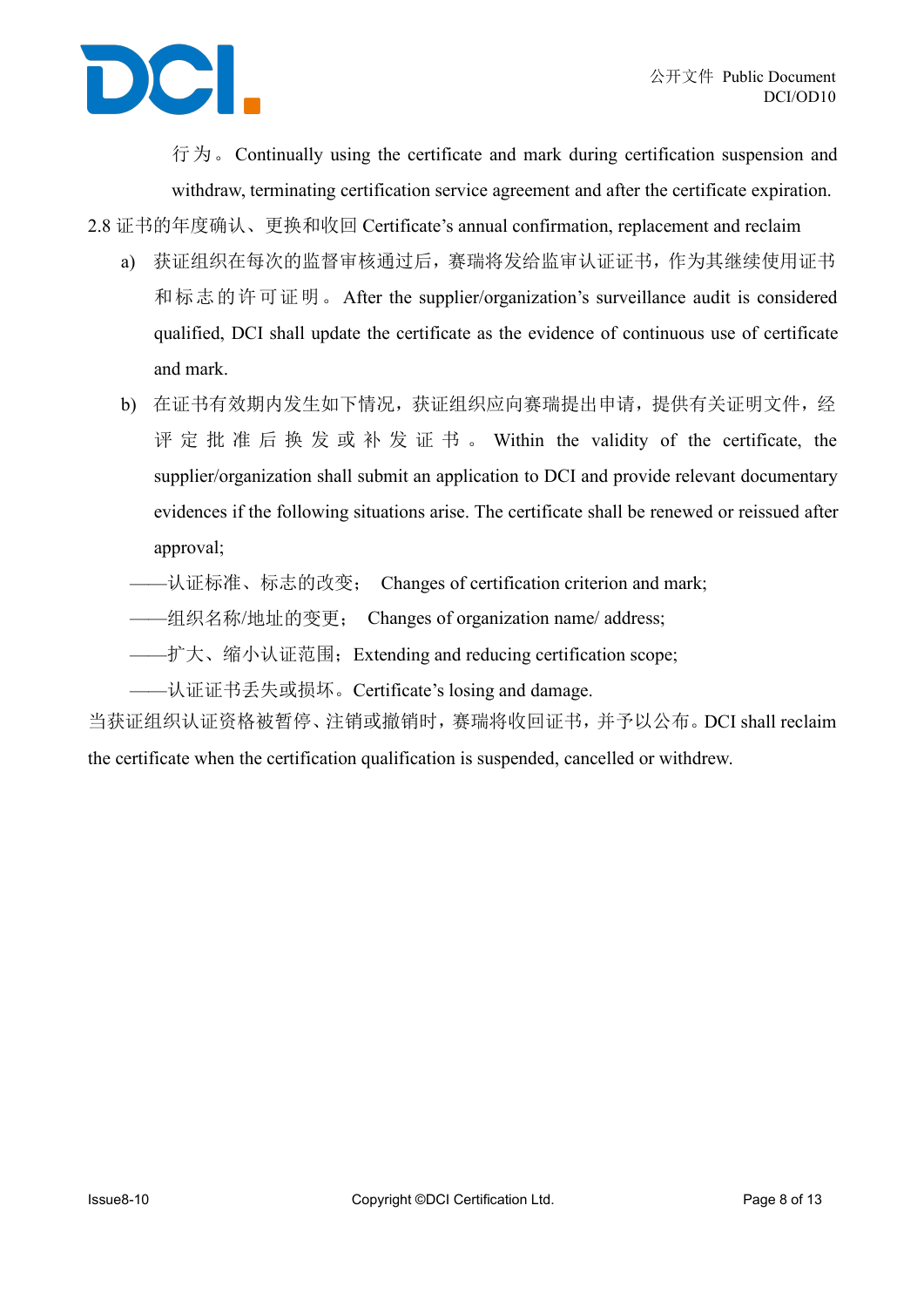

#### 附录 1: 获证组织对认证证书和认证标志的使用要求

#### **Appendix 1: requirements for the use of certification certificates and marks by certified organization**

| 要求 Requirement                                                        | 示例 Example                  | 说明 Description                                                               |
|-----------------------------------------------------------------------|-----------------------------|------------------------------------------------------------------------------|
| 1、获证组织可在网站、名片、广告、有关宣传材料、信封、信                                          | 无 None                      | 除在前述允许的资料上影印认证证书和认证标志外,其他情况下(产                                               |
| 笺、牌匾及对外交往中上展示认证证书和认证标志; Certification                                 |                             | 品包装另有要求)一律不允许影印认证证书和认证标志 Except for                                          |
| certificates and certification marks may be displayed on websites,    |                             | photocopying the certification certificate and the certification mark on the |
| business CARDS, advertisements, relevant promotional materials,       |                             | materials permitted above, photocopying the certification certificate and    |
| envelopes, letterhead, plaques and in external communications by      |                             | the certification mark is not allowed under any other circumstances          |
| the approved organizations;                                           |                             | (except as otherwise required by product packaging)                          |
| 2、获证组织在使用认证标志时,需获证组织的标识(品牌或名                                          | 错误: Wrong example           | DCI 认证标志必须与认可标志、获证组织的标识一起同时使用, 任                                             |
| 称)+DCI 获得的认可标志+DCI 认证标志合并使用, 不可单独使                                    | 单独使用 Use alone              | 何一个标志单独使用都是错误的。DCI certification marks must be used                          |
| 用,不可变形使用,可根据 DCI 提供的图样按比例放大或缩小,                                       |                             | in conjunction with accreditation marks, with the logo of a certified        |
| 认证标志图样色调需与提供的图样颜色一致或黑白色。 When                                         |                             | organization, and it is wrong to use either mark alone.                      |
| using the certification mark, the certification organization needs to |                             |                                                                              |
| use the certification organization's logo (brand or name) $+$ the     |                             |                                                                              |
| accreditation mark obtained by DCI + the DCI certification mark. It   |                             |                                                                              |
| shall not be used alone or deformed. It may be enlarged or reduced    |                             |                                                                              |
| in proportion to the pattern provided by DCI.                         |                             |                                                                              |
| 管理体系认证,不可直接在产品、产品包装、产品标签上使用管                                          | 错误:<br>正确:<br>Right example | 如果要将认证/认可标志标注在产品包装上, 必须同时在包装上标注                                              |
| 理体系认证标志; 不可在公司网站、宣传手册、产品包装等媒介                                         | Wrong example               | 下列语句"本公司/本组织通过了 ISO(GB/T)***:****管理体系认证"If                                   |
| 宣传"本产品/服务通过 ISO(GB/T) *** 认证"; For management                         |                             | the certification/accreditation mark is to be marked on the product          |
| system certification, the organization can not directly use the marks |                             | package, the following statement must be marked on the package at the        |
| on the product, product packaging, product labels; and can not        |                             | same time: "the company/organization has passed ISO(GB/T)***:****            |
| advertise "this product/service has passed ISO(GB/T) ***              |                             | management system certification".                                            |
| certification" on the company's website, brochures, product           |                             |                                                                              |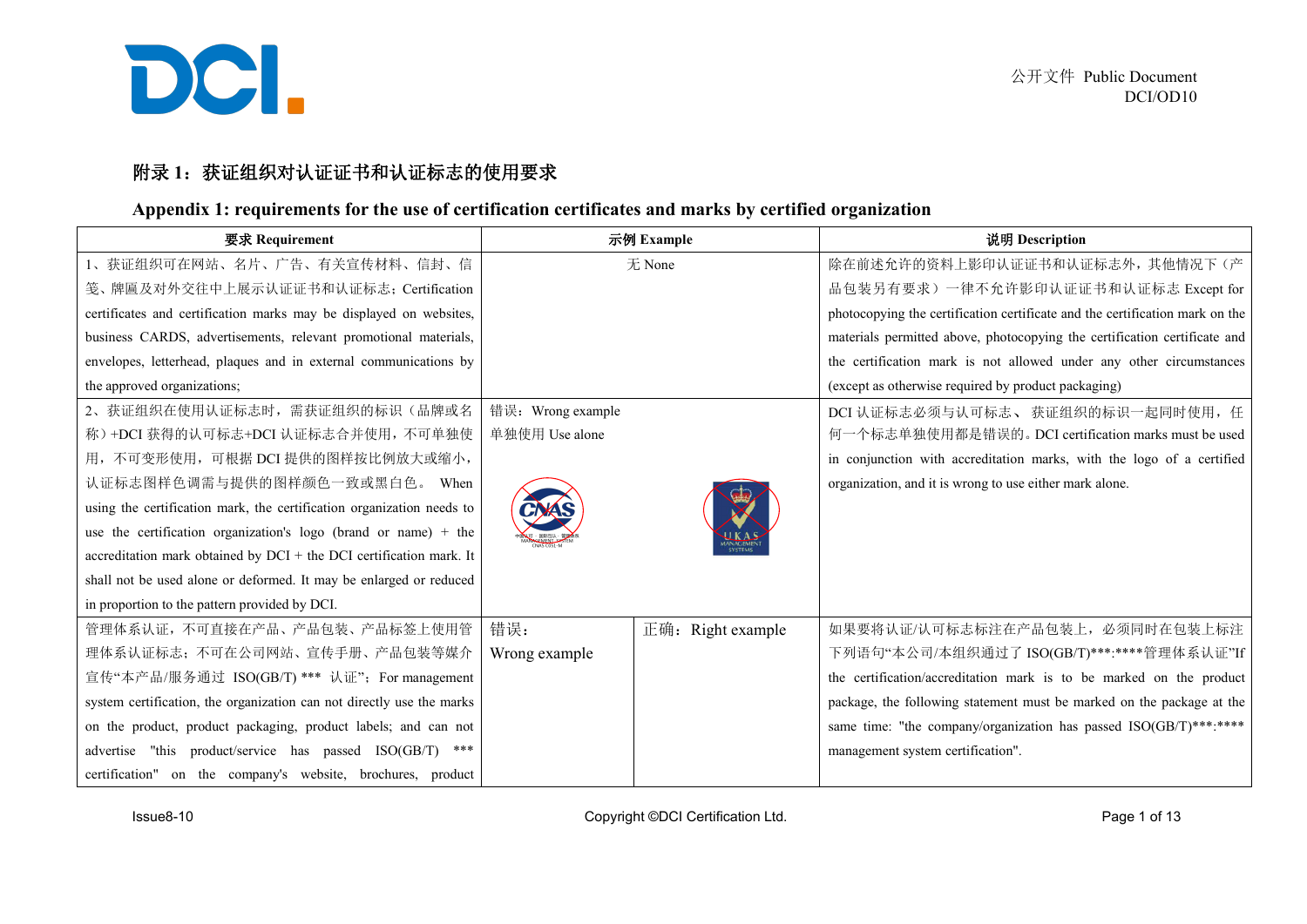

| packaging and other media.                                                                                                                                                                                                                                                  | 初期間<br>香 奥<br>$\frac{1}{2}$<br>THE R. P. LEWIS CO., LANSING MICH.<br><b>BUELL CAT LOW</b><br>INDICATOR ARMAYINA<br>IL ALEXANDE MENI<br>ILINE CHARLANDERILLA<br>ILINENE ALABAR<br>鱼图面<br><b>SALOKATION BOARS</b><br><b>MILLION</b><br>催田县 寿命更长<br><b>BARBARATAN DI DI DITA</b> |        |
|-----------------------------------------------------------------------------------------------------------------------------------------------------------------------------------------------------------------------------------------------------------------------------|-------------------------------------------------------------------------------------------------------------------------------------------------------------------------------------------------------------------------------------------------------------------------------|--------|
| 4、认证证书、认证/认可标志禁止用于认可的检测、校准实验室<br>和检验机构发出的报告和证书上; Certification certificates and<br>certification/accreditation marks are prohibited from being used on<br>reports and certificates issued by certified testing and calibration<br>laboratories and inspection institutions; | CNAS                                                                                                                                                                                                                                                                          | 无 None |
| 5、获证方认证证书如被暂停/撤销,获证方禁止使用一切关于被<br>暂停/撤销认证证书及标志的宣传及任何引用; If the certificate is<br>suspended/revoked, the certified organization is prohibited from<br>using any publicity and any reference to the suspended/revoked<br>certificate and marks;                                | 无 None                                                                                                                                                                                                                                                                        | 无 None |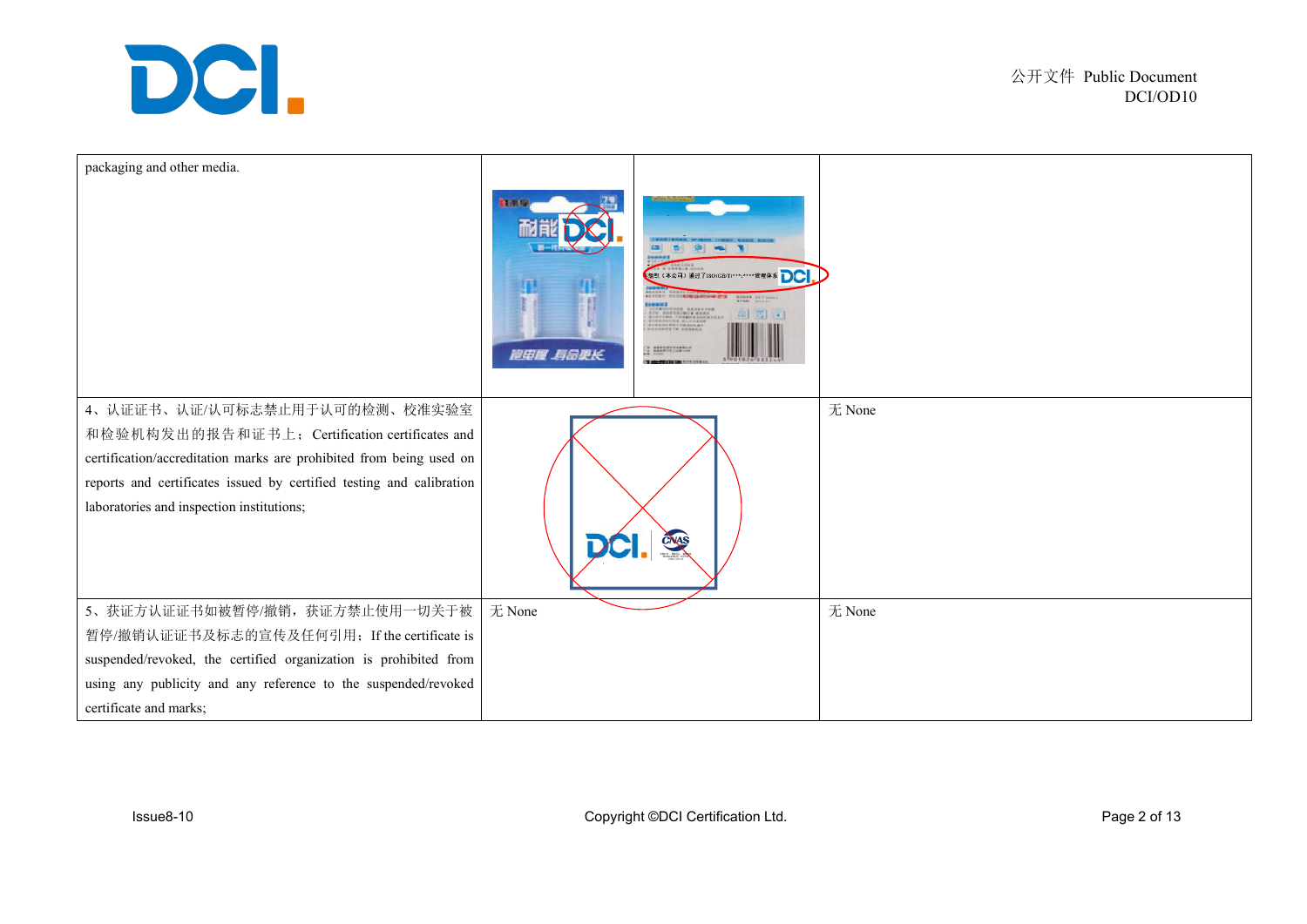

### 附录 **2**:认证**/**认可标志电子版 **Appendix 2: electronic version of certification/accreditation marks**

| 赛瑞认证 ISO9001 获得 CNAS 认可标识<br>ISO9001 obtained CNAS accreditation                                                                       | 赛瑞认证 ISO9001 和 GB/T50430 获得 CNAS 认可标<br>识 ISO9001 and GB/T50430 obtained CNAS<br>accreditation | 赛瑞认证 ISO14001 获得的 CNAS 认可标识<br>ISO14001 obtained CNAS accreditation                          |  |
|----------------------------------------------------------------------------------------------------------------------------------------|------------------------------------------------------------------------------------------------|----------------------------------------------------------------------------------------------|--|
| <b>CNAS</b> WERE AND NANAGEMENT SYSTEM<br>企业标识<br><b>IAD</b><br>(品牌或名称)                                                                | DC SE/T SO430<br>企业标识<br>(品牌或名称)<br><b>CNAS</b> MANAGEMENT SYSTEM                              | <b>CNAS WHEAT SYSTEM</b><br>企业标识<br><b>AD</b><br>(品牌或名称)                                     |  |
| 赛瑞认证 ISO45001 获得 CNAS 认可标识<br>赛瑞认证 ISO9001 获得 UKAS 认可标志<br>ISO45001 obtained CNAS accreditation<br>ISO9001 obtained UKAS accreditation |                                                                                                | 赛瑞认证 ISO14001 获得 UKAS 认可标志<br>ISO14001 obtained UKAS accreditation                           |  |
| <b>CNAS THE AND STREAM</b><br>企业标识<br>(品牌或名称)                                                                                          | SS <sub>1</sub><br>企业标识<br>DCI SO SOON<br>IAF<br>(品牌或名称)<br>UKAS                               | 企业标识<br><b>DCI</b><br><b>IAE</b><br>(品牌或名称)<br>$\underset{\text{MANAGEMENT}}{\text{U K AS}}$ |  |

Issue8-10 Copyright ©DCI Certification Ltd. Copyright ©DCI Certification Ltd.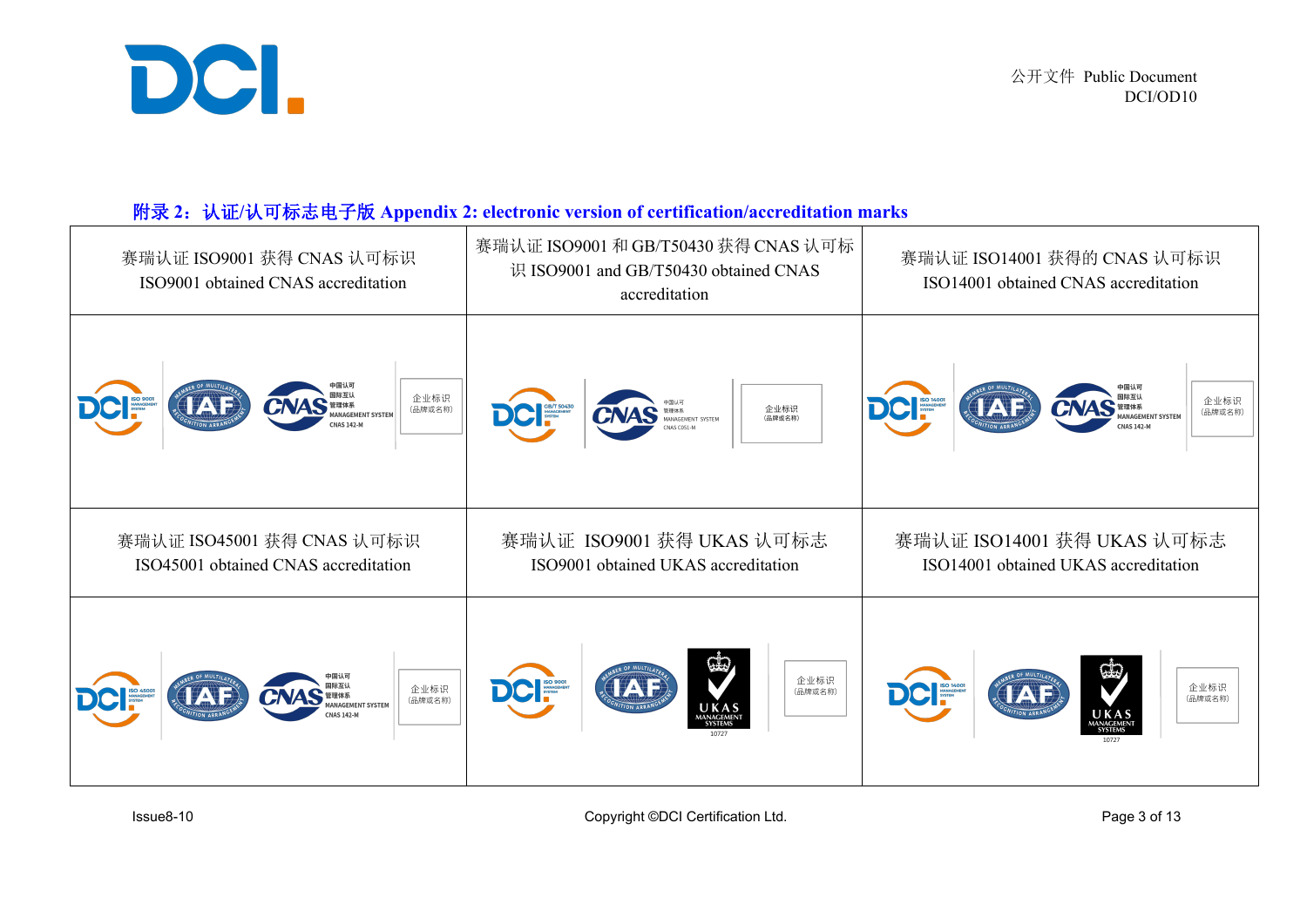

公开文件 Public Document DCI/OD10

| 赛瑞认证 ISO9001 获得 IAS 认可标志                                                                                               | 赛瑞认证 ISO14001 获得 IAS 认可标志                                | 赛瑞认证 ISO45001 获得 IAS 认可标志                               |
|------------------------------------------------------------------------------------------------------------------------|----------------------------------------------------------|---------------------------------------------------------|
| ISO9001 obtained IAS accreditation                                                                                     | ISO14001 obtained IAS accreditation                      | ISO45001 obtained UKAS accreditation                    |
| <b>IAS</b><br>企业标识<br><b>DCI:</b><br>CCREDITED<br>anagement Systems<br>artification Body<br>(品牌或名称)<br><b>MSCB-241</b> | <b>IAS</b><br><b>DCI:</b><br>企业标识<br>(品牌或名称)<br>MSC8-241 | <b>AS</b><br><b>DCI:</b><br>企业标识<br>(品牌或名称)<br>MSCB-241 |
| 赛瑞信息技术管理体系认证标志                                                                                                         | 赛瑞信息安全管理体系认证标志                                           | 赛瑞森林认证的认证标志                                             |
| ISO 20000 Certification Mark                                                                                           | ISO 27001 Certification Mark                             | <b>CFCC/PEFC Certification Mark</b>                     |
| ISO 20000                                                                                                              | ISO 27001                                                | CFCC/PEFC                                               |
| 企业标识                                                                                                                   | 企业标识                                                     | 企业标识                                                    |
| (品牌或名称)                                                                                                                | (品牌或名称)                                                  | (品牌或名称)                                                 |

Issue8-10 **Copyright ©DCI Certification Ltd.** Copyright ©DCI Certification Ltd.